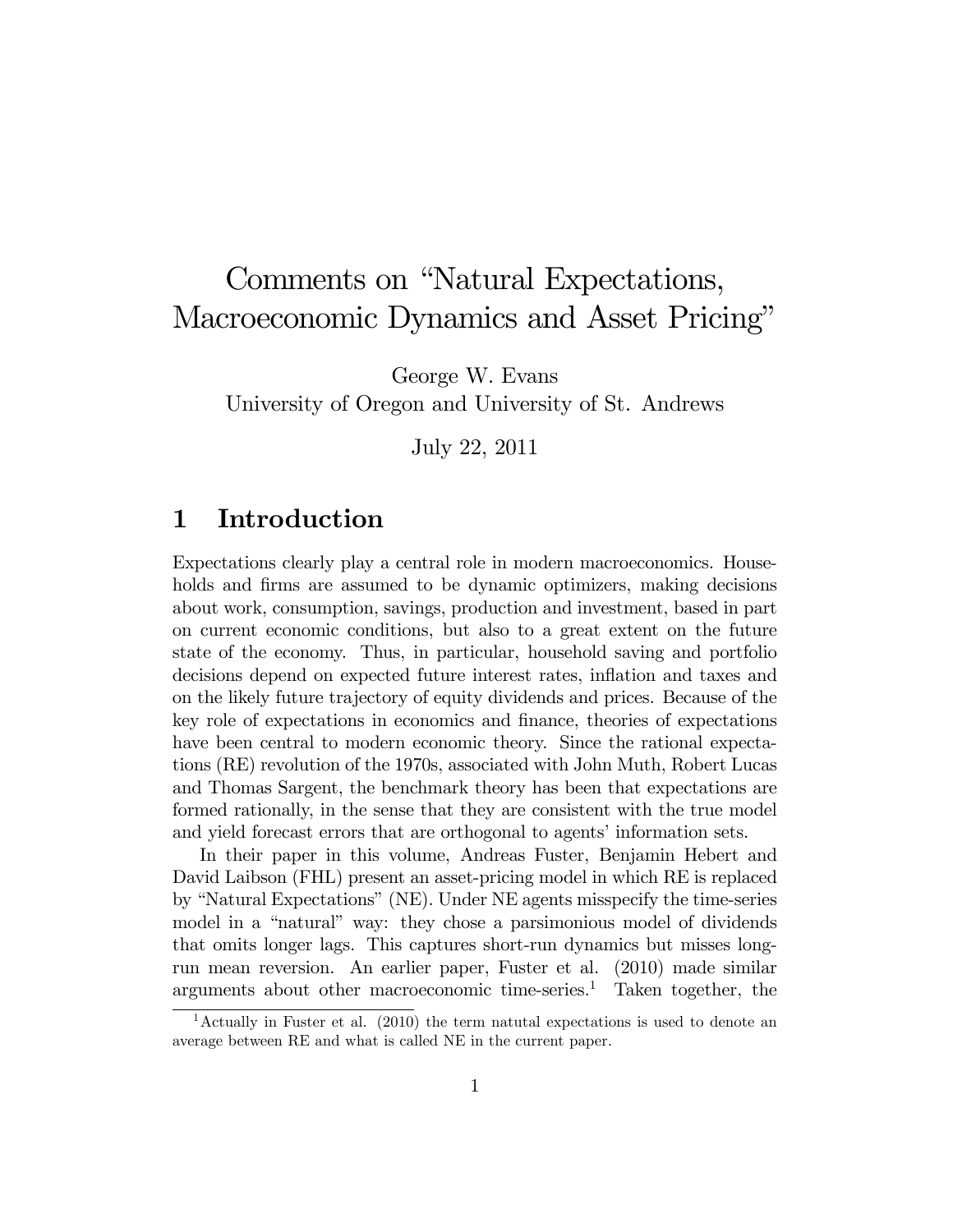two papers suggest the even bolder possibility of NE as a general stylized description of expectation formation.

In the current paper FHL insert a NE dividend forecasting equation into a Lucas-type consumption-based asset-pricing model with CARA preferences and habit persistence. Using this set-up, FHL can replicate a number of stylized facts and puzzles about asset price data and consumption. These include the findings of excess volatility of stock prices, that excess returns are negatively predicted by lagged excess returns, price to earnings ratios and consumption growth, and the existence of a large equity premium.

# 2 Outline of their Argument

FHL consider a variation of the Lucas-type "tree" model of asset prices. In keeping with Lucas (1978) there is an endowment economy with a single risky asset, trees, which provide an exogenous stochastic dividend of the perishable, homogeneous consumption good. The principal variation is that FHL consider an open economy version in which agents can borrow or lend internationally at a fixed interest rate  $R$ . In addition, exponential (CARA) preferences with habits are used. Finally,  $\Delta d_t$ , the first difference in dividends, is assumed to follow to follow a stationary  $AR(p)$  process for some  $p > 0$ .

The exponential preferences give a type of mean-variance set-up, and FHL show that the asset price  $p_t$  satisfies

$$
p_t = \sum_{s=1}^{\infty} R^{-s} E_t d_{t+1} - \frac{R\alpha \times Var_t \Delta c_{t+1}}{(1 - R^{-1}\gamma)(R - 1)^2}.
$$

FHL also show how to obtain closed-form expressions for  $p_t$  and for consumption,  $c_t$ , given beliefs about the  $AR(p)$  process for  $\Delta d_t$ . Here R is the inverse of the discount factor,  $\alpha$  is the CARA measure of risk aversion, and  $\gamma$  is the habit-persistence parameter.

The key assumptions of the FHL model concern the stochastic process actually followed by dividends and the perceived process followed by dividends. The true dividend process is assumed to be a high-order stationary  $AR(p)$  for the first difference in dividends  $d_t$ , i.e.  $\Delta d_t = \sum_{i=1}^p \rho_i \Delta d_{t-i} + \varepsilon_t$ , or

$$
\Delta d_t = (1 - \Phi(L))^{-1} \varepsilon_t,
$$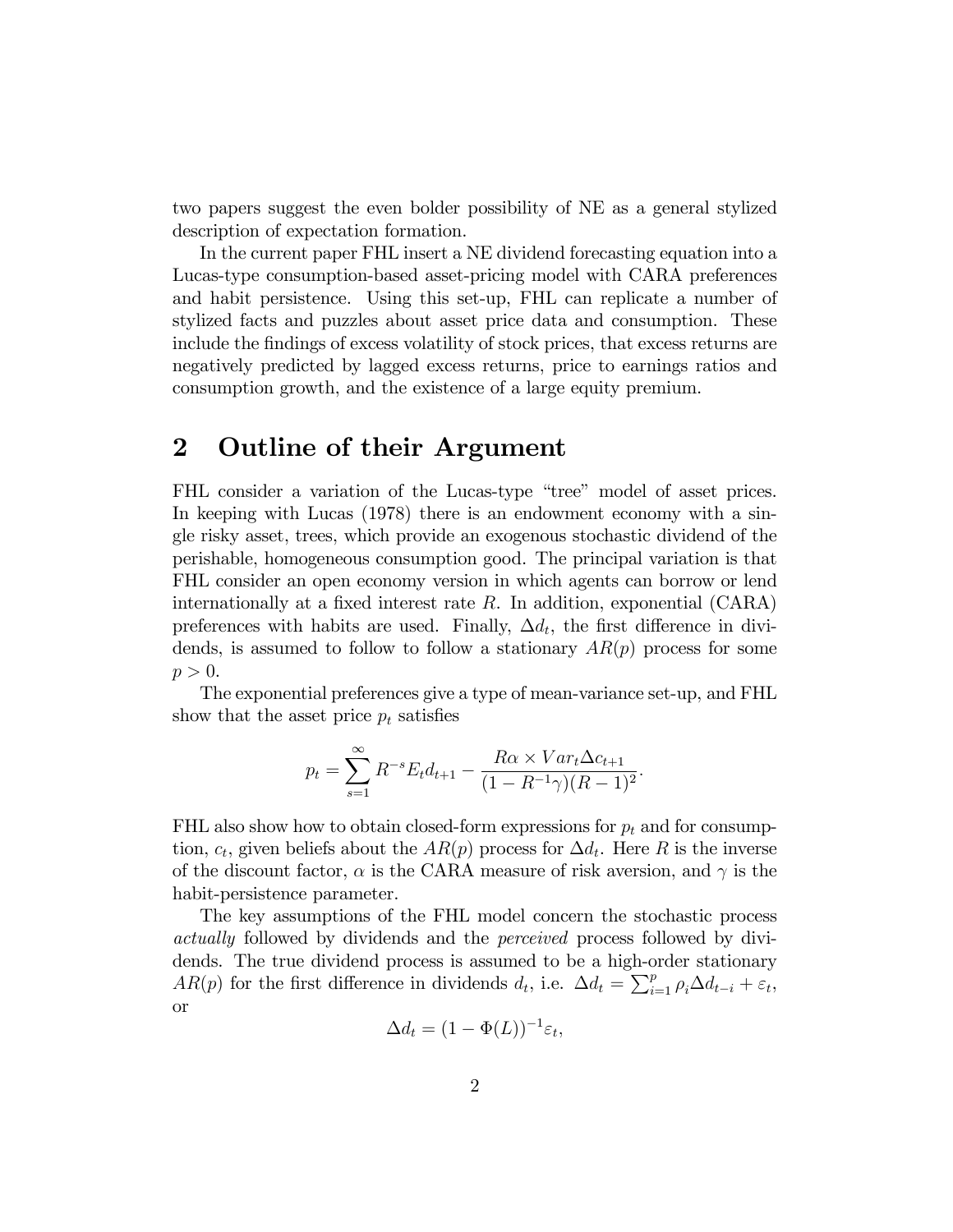where  $\varepsilon_t$  is white noise and  $\Phi(L) = \sum_{i=1}^p \rho_i L^i$ . Furthermore  $\Phi(L)$  is assumed to be such that there is a hump-shaped impulse response function for dividend levels  $\partial d_{t+j}/\partial \varepsilon_t$ . Put differently,  $d_t$  is assumed to have a unit root with dynamics that lead to long-run mean reversion.

Evidence for this is given in their Figure 2, which presents  $\partial d_{t+j}/\partial \varepsilon_t$  based on empirical estimates of  $\Phi(L)$  for  $AR(p)$  processes with alternative values of p. (In the empirical work, FHL use earnings rather than dividends). The long-run level of persistence is given by

$$
\lim_{j \to \infty} \partial d_{t+j} / \partial \varepsilon_t = (1 - \Phi(1))^{-1},
$$

and for  $p \geq 15$  we have  $0 < (1 - \Phi(1))^{-1} < 1$ . Thus there is mean reversion in the sense that an innovation  $\varepsilon_t$  has a reduced permanent impact. FHL assume that large values of p, e.g.  $p = 40$ , correspond to the truth.

In contrast, for  $p \leq 10$  estimates of long-run persistence are  $(1-\Phi(1))^{-1}$ 1. That is, based on low order AR(n) estimates, one would come to the conclusion that one should *extrapolate* innovations in dividends  $-$  that the long-run effects are larger than the impact effect. FHL assume that loworder  $AR(n)$  estimates correspond to the *perceived* dividend process, i.e. to the view held by economic agents.

The essence of FHL's approach is thus that the beliefs of agents differ from the truth and do so in a particular way. Agents use simpler low-order time-series models that lead them to accentuate the importance of short-run trends and to neglect longer-run corrections in which dividends revert toward an underlying trend. This central feature leads to the empirical implications noted above.

What is the rationale for the discrepancy they assume between truth and perception? FHL give two types of argument  $-$  statistical/econometric and psychological. The statistical argument is that econometricians have often argued that in forecasting there is an advantage in using parsimonious models in preference to more complex models. Furthermore standard statistical procedures for model selection based on AIC and, especially, BIC often select low-order models. The psychological argument is that agents for a variety of reasons prefer to use simple, parsimonious models in preference to complex models, when trying to understand the world and make decisions.

FHL are usually careful not to be too dogmatic on this point. In essence they say: there is some evidence, as seen in their Table 1 and Figure 2, that a higher-order AR(n) process of  $\Delta d_t$  might well be correct, while agents might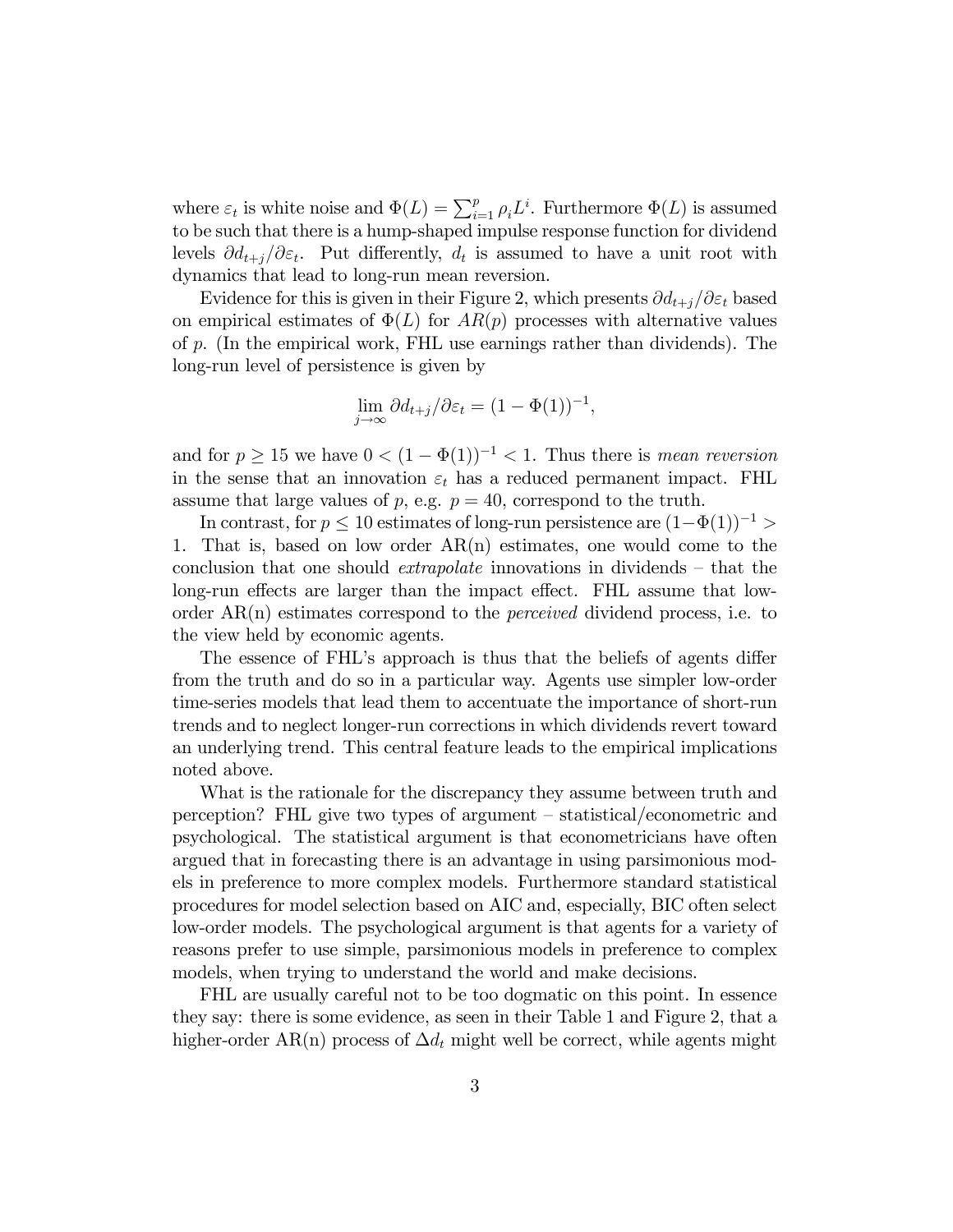plausibly believe in a low-order process. Their paper then explores the full implications of this assumption.

# 3 Links to the Macro Learning Literature

If the truth is that  $p$  is large, but agents believe that  $p$  is small, then clearly agents do not have RE. There is a now extensive macro literature, which started around 1980, in which RE is replaced, e.g., by adaptive or econometric learning. See, for example, Sargent (1993) and Evans and Honkapohja (2001, 2009).

A major argument for the adaptive learning approach is what might be called the *cognitive consistency principle*.<sup>2</sup> According to this principle, agents should be assumed to have the same level of rationality as the economic modeler or policymaker (in contrast to both old-style adaptive expectations and to RE). On the adaptive learning approach agents are assumed to make forecasts in the same way that econometricians  $d\sigma$  – formulating models, estimating their parameters and updating estimated coefficients over time as new data become available. When parameters are updated using a form of least-squares, this is known as least-squares (LS) learning.

The early macro learning literature focused on whether or not LS learning would converge over time to RE in *self-referential* models, in which the variables being forecasted are affected by the forecasts. Conditions were worked out that determined whether or not REE (RE equilibria) were indeed stable under LS learning. Stability under learning could then be used as a selection criteria in models with multiple REE, since in some cases only a subset of REE were stable under learning.

More recently, another major strand has been to show how learning can generate transitory or persistent "learning dynamics," i.e. dynamics different from RE. Much of the recent macro learning literature has emphasized learning dynamics induced by one or more of the following factors: (i) misspecified forecasting models (misspecified "perceived laws of motion" or  $PLMs$ ), (ii) discounted LS learning (downweighting past data due to concern about unknown structural change), and (iii) dynamic predictor selection (selecting between alternative PLMs based on past performance) or Bayesian model averaging. Applications of the approach that emphasize learning dynamics

<sup>&</sup>lt;sup>2</sup>See Evans and Honkapohja  $(2009, 2011)$ .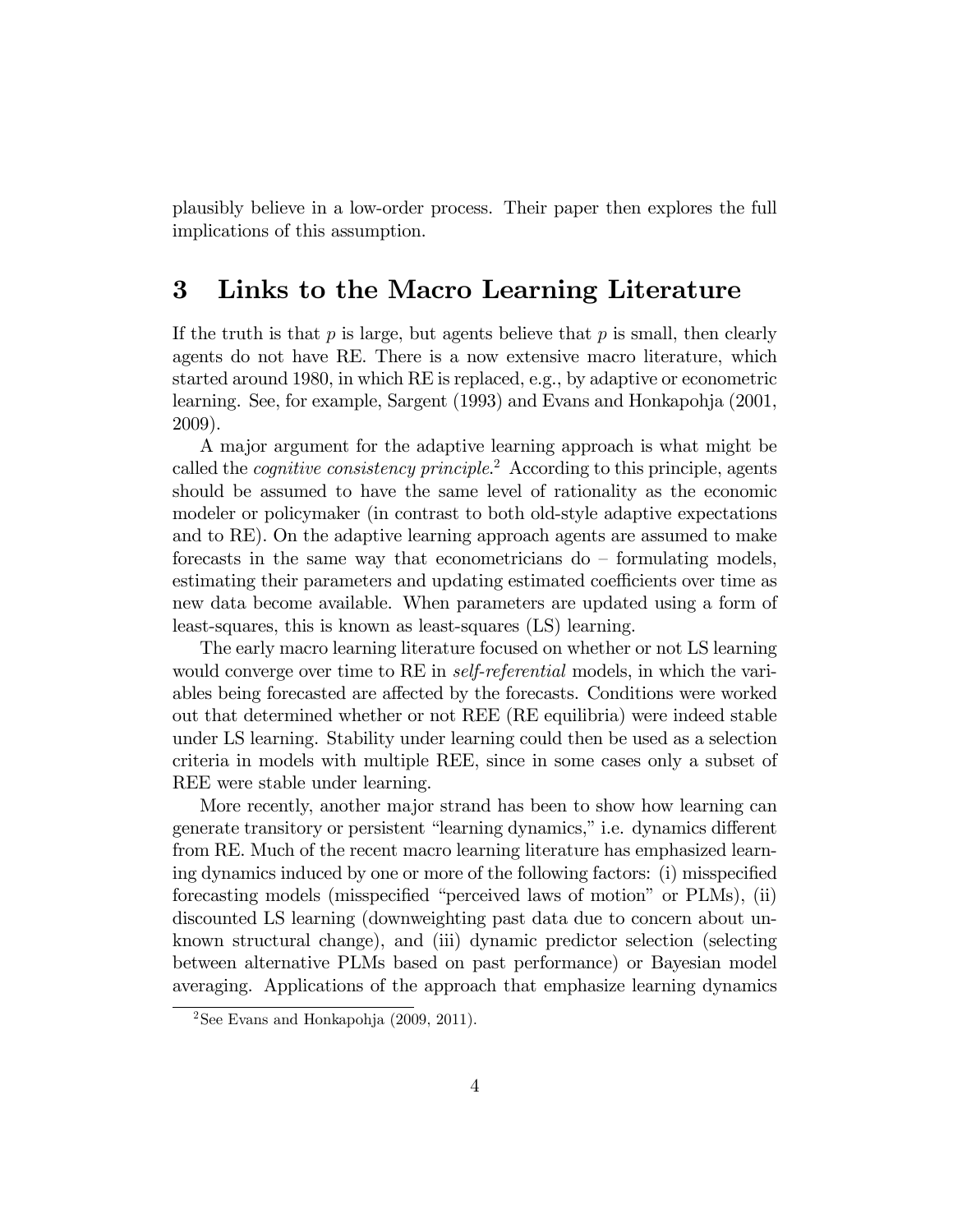include: the rise and fall of inflation in the US, hyperinflation, business cycles, output and inflation inertia, optimal monetary and fiscal policy, and asset price anomalies.

One useful concept from the recent macro learning literature has been that of a Restricted Perceptions Equilibrium (RPE), in which agents make the best forecast they can, given their misspecified  $PLM$ .<sup>3</sup> A special case of interest has been models that are underparameterized, either in terms of variables or lag lengths. The argument here has been precisely that econometricians recognize the value of parsimoniously specified models, and thus the cognitive consistency principle dictates that we should examine the implications of underparameterization. One can, for example, work out stability conditions for an RPE when agents use LS learning to update coefficients of a particular underparameterized model.

Thus the FHL approach fits well with the recent macro learning literature. The principal contribution of the FHL paper, in this context, is that it posits a particular, plausible type of misspecification by agents, which can arguably explain several puzzling features of asset prices, and which may also be of more general applicability.

## 4 Discussion

I certainly find plausible FHL's key assumption that economic agents underparameterize their forecasting models. This assumption is consistent with the cognitive consistency principle, given that many applied econometricians place value on parsimony and recognize the likelihood of misspecification. This hypothesis also fits well the observation that many economists believe there is long-run mean reversion that is nonetheless difficult to detect.<sup>4</sup> That is, the misspecification that FHL assume is particularly plausible.

Other aspects of the FHL model are also attractive: the closed-form solutions under CARA preferences, for the class of perceived dividend processes examined, is likely to be more generally useful, and the simultaneous fit of a range of stylized facts is impressive.

It is therefore hard not to like this paper: the model is both simple and

 $3C$ losely related concepts are those of "self-confirming equilibria" and "consistent expectations equilibria."

<sup>&</sup>lt;sup>4</sup>Estimating long-run persistence  $(1 - \Phi(1))^{-1}$  is equivalent to estimating the spectrum of  $d_t$  at zero, and is understood to be subject to great uncertainty.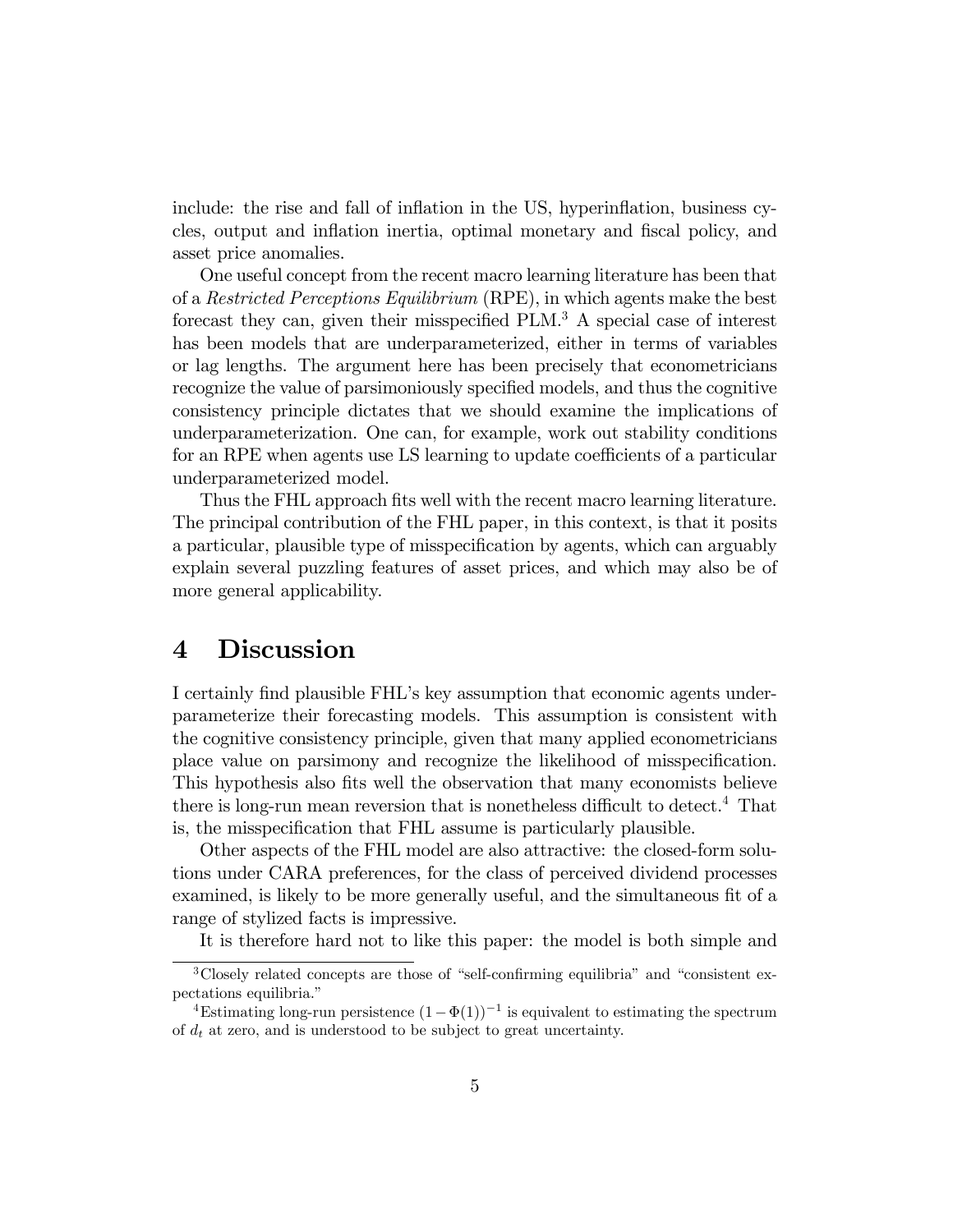powerful. However, of course the model has some weaknesses, several of which are noticeable from the macro learning viewpoint. This in turn suggests a number of natural extensions.

#### 4.1 Criticisms

In my critical discussion I will focus on three main issues. The first concerns the information set available to agents when making forecasts. By assumption  $\Delta d_t$  is an exogenous univariate process, which leads FHL to examine alternative univariate forecasting models. However, within macroeconomics the norm is to consider multivariate forecasting models, and this issue is pertinent to the question of long-run persistence and to the plausibility of the form of underparameterization assumed. For example, in the early discussion of long-run GDP persistence, Campbell and Mankiw (1987) focussed on univariate techniques, and found persistence levels greater than one. However, both the unemployment rate and the consumption - output ratio Granger cause output growth, and lower levels of persistence, with mean reversion, are found in multivariate models, e.g. see Evans (1989) and Evans and Reichlin (1994). In the current context Timmermann (1994), for example, has argued that stock prices Granger cause dividends. Thus a simple bivariate forecasting model might lead to different persistence results. The issue is whether simple, i.e. low-order vector autoregressions might show long-run mean reversion more clearly, in which case this feature of the data would be less plausibly missed by economic agents. Of course, many agents might still in practice use "natural" low-order univariate models, but a heterogeneous expectations model might then be more realistic.

My second concern is the Öxed parameter assumption of FHL. Suppose first that we agree that agents plausibly underparameterize  $\Delta d_t$  as an AR(1). From the learning viewpoint this leads to the corresponding RPE as the appropriate equilibrium to which the system would, if stable, converge. However, the cognitive consistency principle suggests that agents would not know the parameters of this process a priori, but, like real-world econometricians, would estimate the parameters and update their estimates over time. Furthermore, if agents are concerned about potential structural change, they might discount older data, leading to persistent learning dynamics around the RPE. This particular issue could easily be addressed by simulations in which fixed parameter natural expectations were replaced by discounted LS learning with the same AR(1) PLM.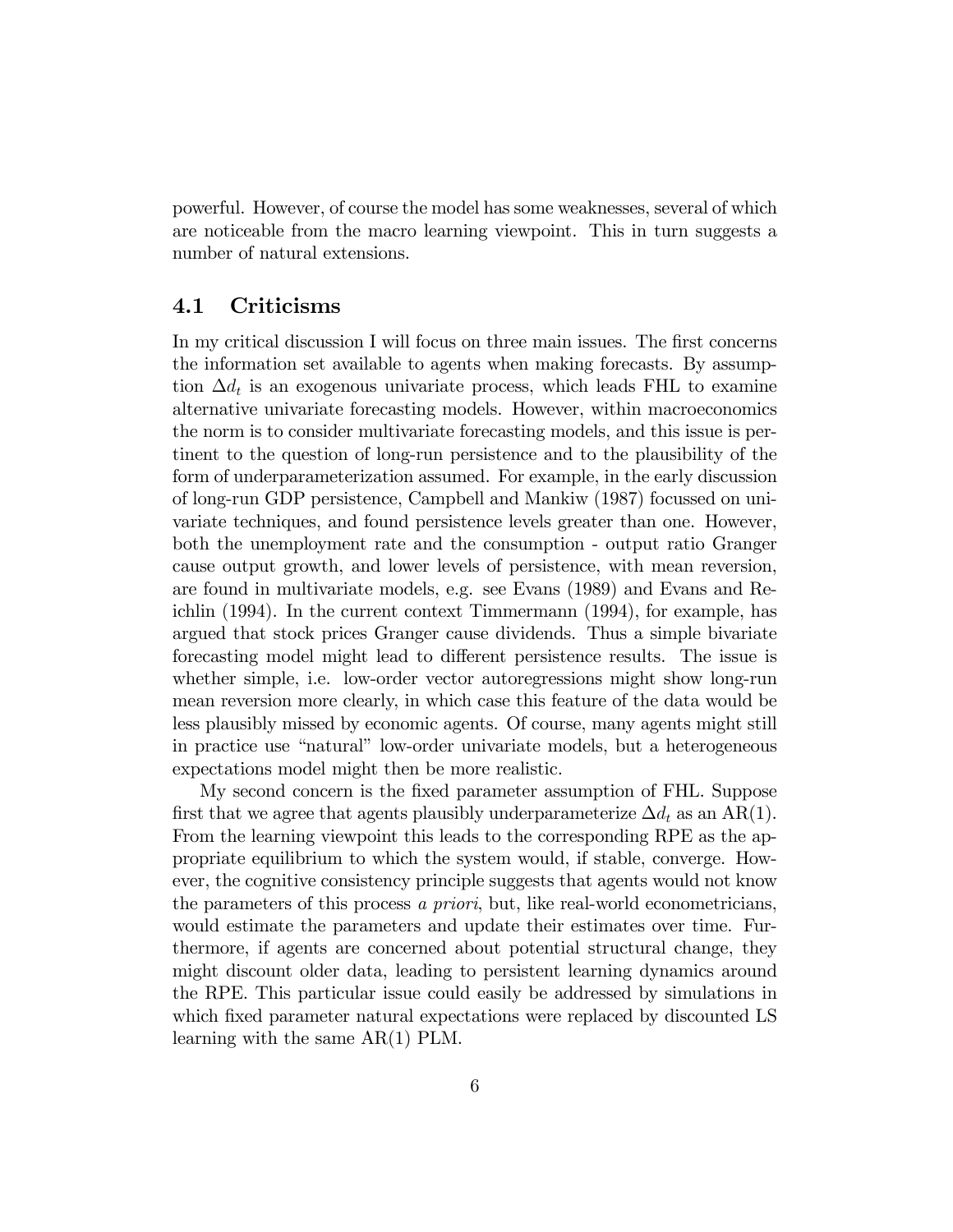Related to both of the previous two points, if long-run estimates of persistence are crucial for good decision-making in their portfolio choices, one might expect agents to focus on this issue in their choice of forecasting models. They might estimate mean reversion directly and allow for uncertainty concerning its value in their decisions. Alternatively, they might adopt decision-making rules that are robust to errors in this dimension, along the lines of Hansen and Sargent (2007).

The third issue, which is probably most central from the learning perspective, is that the FHL model is not self-referential. Agents simply forecast dividends, which is treated as an exogenous process, and do not have a forecasting model for stock prices. Some learning models emphasize short-horizon decision-making in which the demand for stocks depends on short-horizon expected returns, and possibly also on the estimated conditional variance of returns. See, e.g., Brock and Hommes (1998), Lansing (2010), Adam, Marcet and Nicolini (2010) and Branch and Evans (2011). Indeed one way to formulate the most basic risk-neutral model of stock-prices is to assume that prices are determined by the sum of expected dividend and expected stock price in the coming period. These models are self-referential in the sense that asset prices today depend on the expected price tomorrow, so that the evolution of the variable being forecasted depends on the expectations themselves.

Self-referential models, because of this feedback, give a much greater role to expectations, and this makes more likely asset-price bubbles: self-fulfilling or nearly self-fulÖlling asset price movements with complex dynamics in which prices can become detached from fundamentals for extended periods. My own view is that this dynamic plays a central role in asset prices.

#### 4.2 Example: a simple model of bubbles

An example of the scope for dramatic learning dynamics in self-referential asset price models is given in my work with William Branch presented in Branch and Evans (2011). We use a simple mean-variance linear asset pricing model. The set-up can come from an overlapping generations model in which agents have two period planning horizons, CARA preferences and a choice between a risky stock and a risk-free asset. The central equation is

$$
p_t = \beta E_t^* (p_{t+1} + d_{t+1}) - \beta a \sigma_t^2 z_{st},
$$

where  $z_{st}$  is the iid random supply of the risky asset,  $E_t^*$  denotes the subjective expectations of agents and  $\sigma_t^2$  is their estimate of the conditional variance of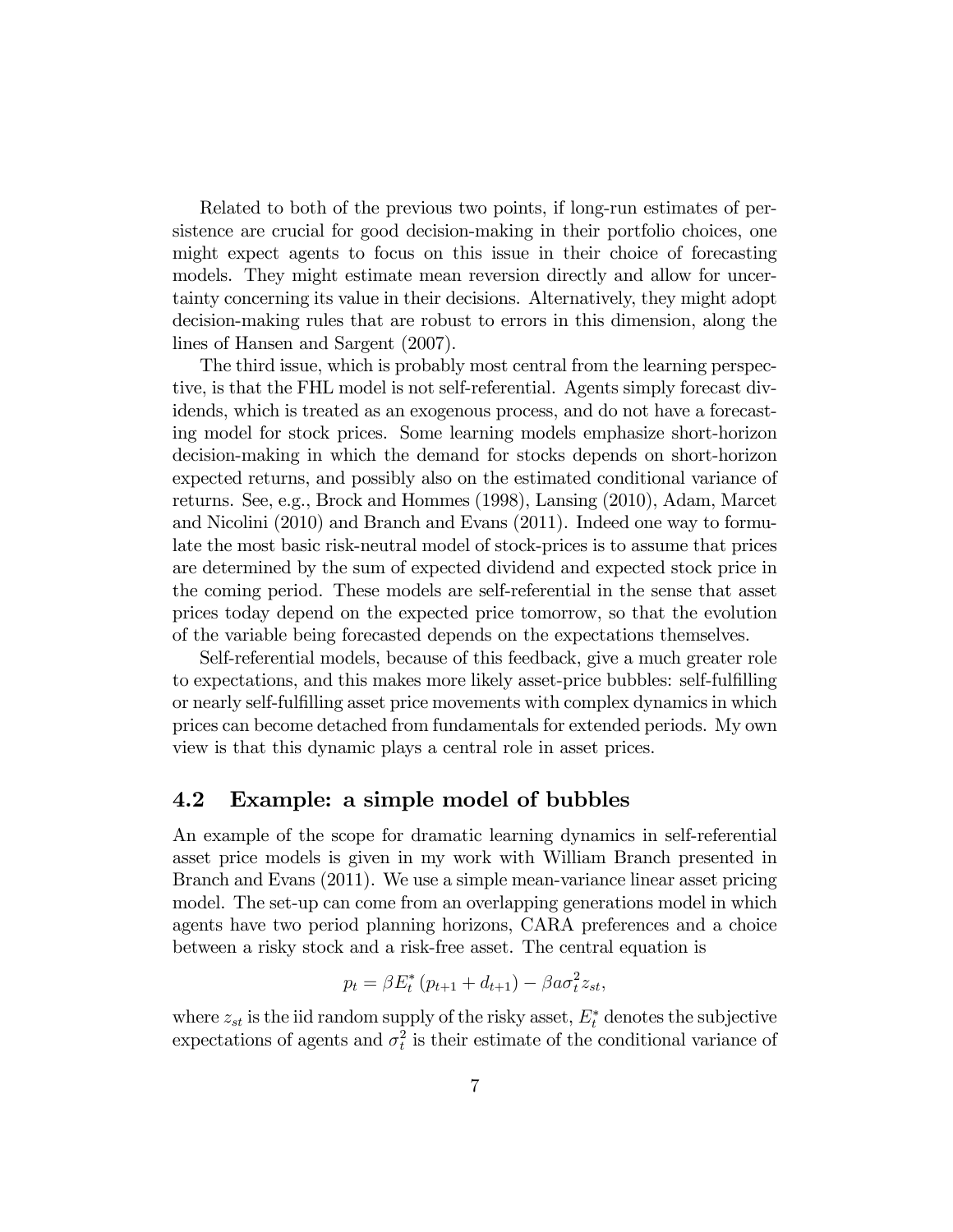

Figure 1: Asset price dynamics in the Branch and Evans (2011) model.

returns. We assume the dividend process is known and that agents therefore need estimates of the price process to make their decisions.

With *iid* dividend and supply shocks, the REE for  $p_t$  is a constant + white noise. Under learning, agents forecast  $p_t$  as an  $AR(1)$  using discounted LS and they estimate  $\sigma_t^2$  using a simple recursive algorithm. Because agents discount past data, prices under learning will occasionally break free from their fundamentals and exhibit bubbles and crashes. This results from the self-referential feature of the model.

An illustrative simulation is shown in the accompanying Figure (see Branch and Evans  $(2011)$  for analysis and for other simulations). The figure shows the realized price  $p_t$  under learning and also the time series of estimates of two key learning parameters, the  $AR(1)$  coefficient  $c_t$  and the estimate of the conditional variance  $\sigma_t^2$ . The figure shows the price process initially very close to the REE, which is a constant plus white noise in our setup. However,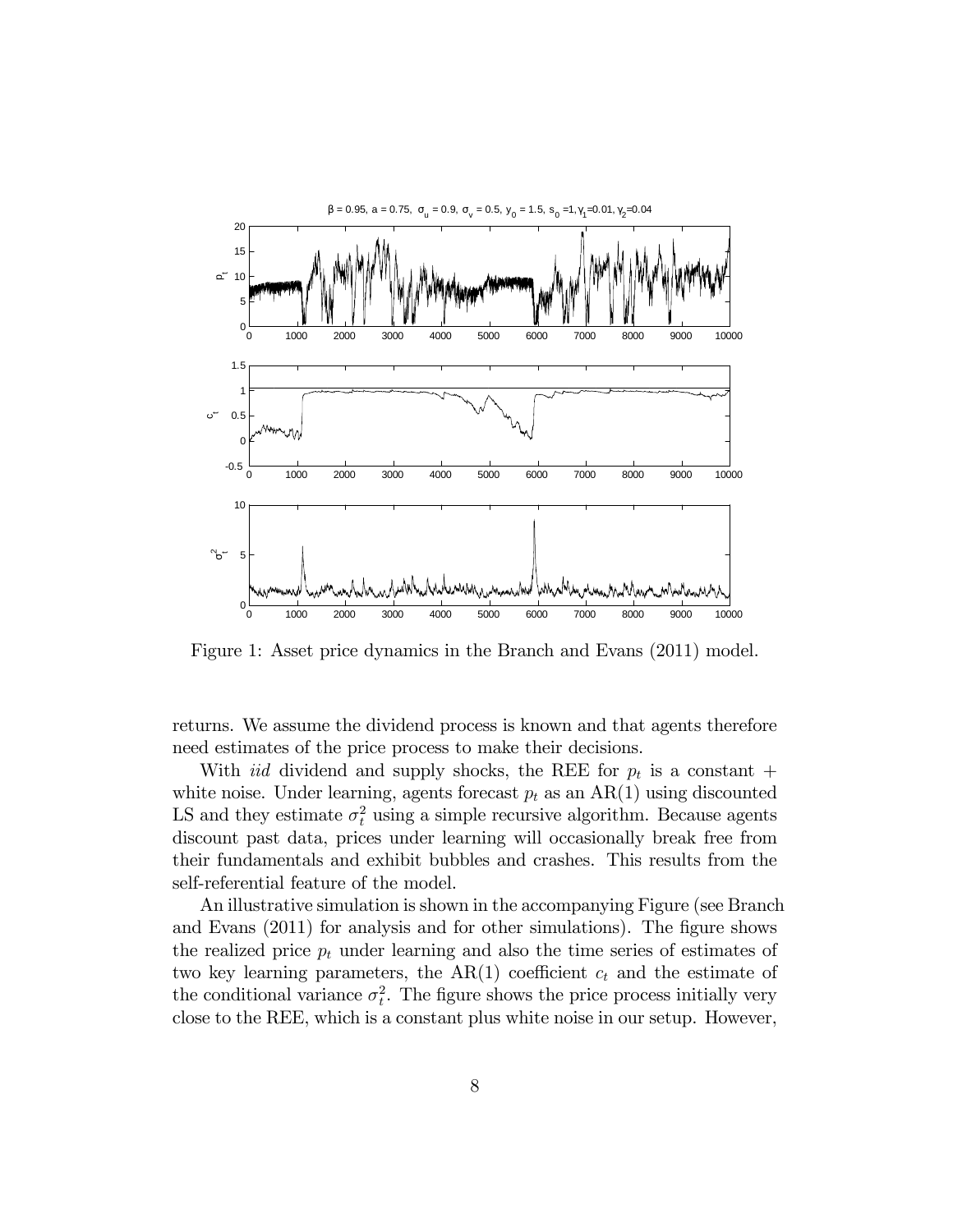under learning, asset prices occasionally break free into a bubble regime in which stock prices are believed to follow a pure random walk  $(c = 1)$ . In this regime  $p_t$  is particularly sensitive to changes in the estimate of risk  $\sigma_t^2$ .

In summary, self-referential learning models have great scope for generating some of the more extreme partially self-fulfilling movements of stock prices often described as bubbles and crashes. Intuitively the reason for this is that the stock price  $p_t$  depends on expected price  $E_t^* p_{t+1}$  with a coefficient  $\beta$  < 1 that is close to one.

#### 4.3 Other types of learning dynamics

In various settings learning dynamics have also been shown in self-referential models to lead to: (i) inertia of inflation and output, as in Orphanides and Williams (2007) and Milani (2007), (ii) overshooting and non-monotone IRFs, e.g. Eusepi and Preston (2011) and Evans, Honkapohja and Mitra (2009) and (iii) regime-switching and parameter drift, e.g. Sargent (1999), Cogley and Sargent (2005) and Branch and Evans (2007). For numerous examples and references, see Evans and Honkapohja (2011).

With this in mind, consider again the question of whether it is plausible that agents believe  $\Delta d_t$  is a specific constant coefficient  $AR(p)$  process with known parameters. Parameter drift and regime switching appear to be standard features of the data, as emphasized by Sims and Zha (2006), Cogley and Sargent (2005) and Sargent et al. (2006). The cognitive consistency principle suggests that agents should therefore allow for the possibility of structural change in their parameter estimation and through model selection, model averaging or robust decision making.

In the FHL set-up, under RE the risk-premium is very small. In the late 1990s some people argued ("Dow 30,000") that the rise of the stock market was due to a recognition that the risk premium was too high. An implication of FHL is that this view is fundamentally correct. Is it not, however, more plausible to believe that the risk-premium reflects the uncertainty that economists and agents share?

## 5 Conclusions

Although I have indicated a number of reservations, overall I find the FHL story very attractive. The set-up is conceptually simple, and it is based on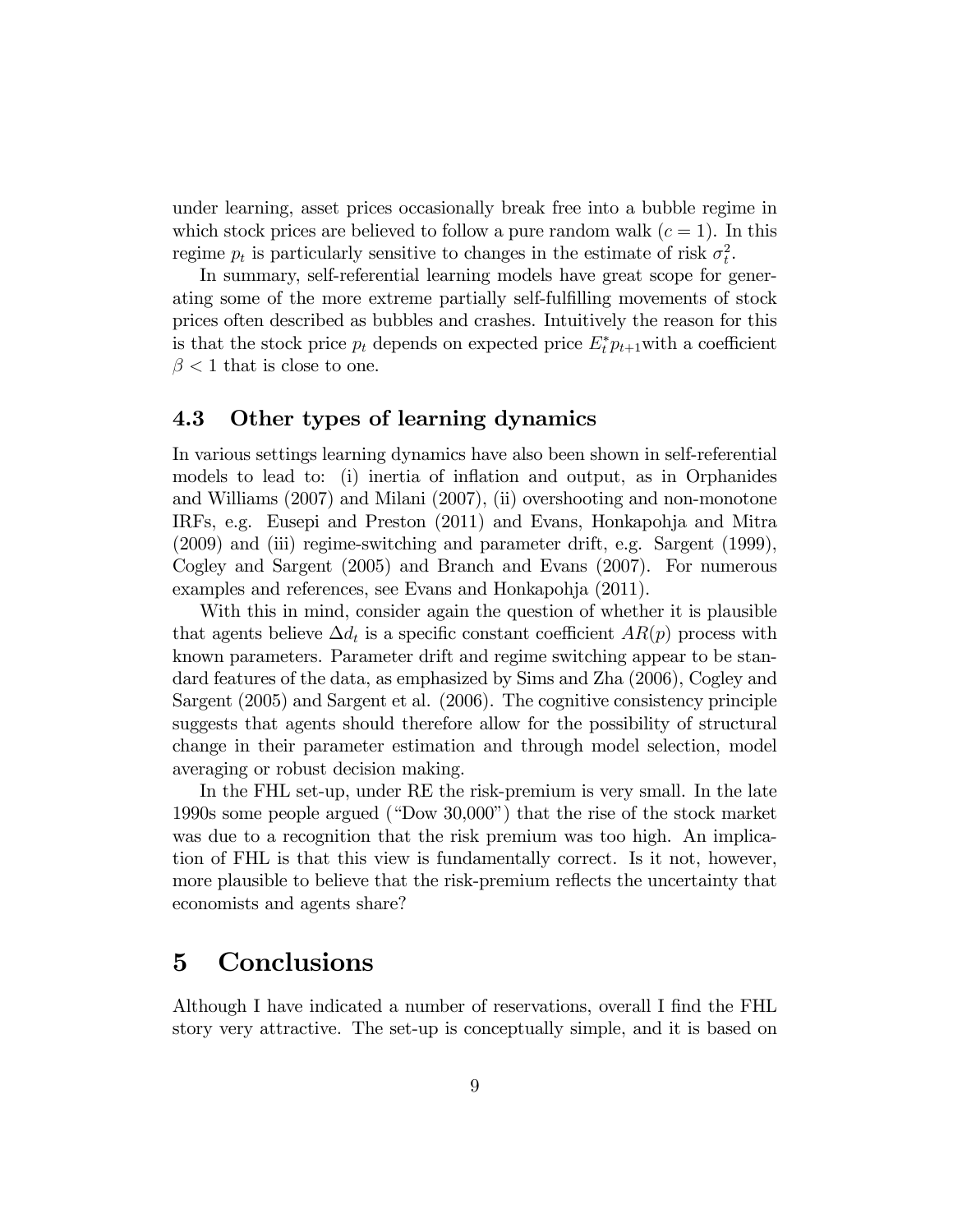the plausible premise that agents underparameterize their forecasting model. This is in line with standard econometric advice to estimate parsimonious models, as well as evidence from psychology that people are inclined to make decisions based on simple heuristics. The FHL model is disciplined and delivers a number of important empirical implications that appear to be in line with the data.

I would prefer to extend the model to include additional insights from the adaptive learning literature, but even as it stands the FHL model provides an impressive but simple benchmark model of asset-price behavior, which is sure to receive considerable attention.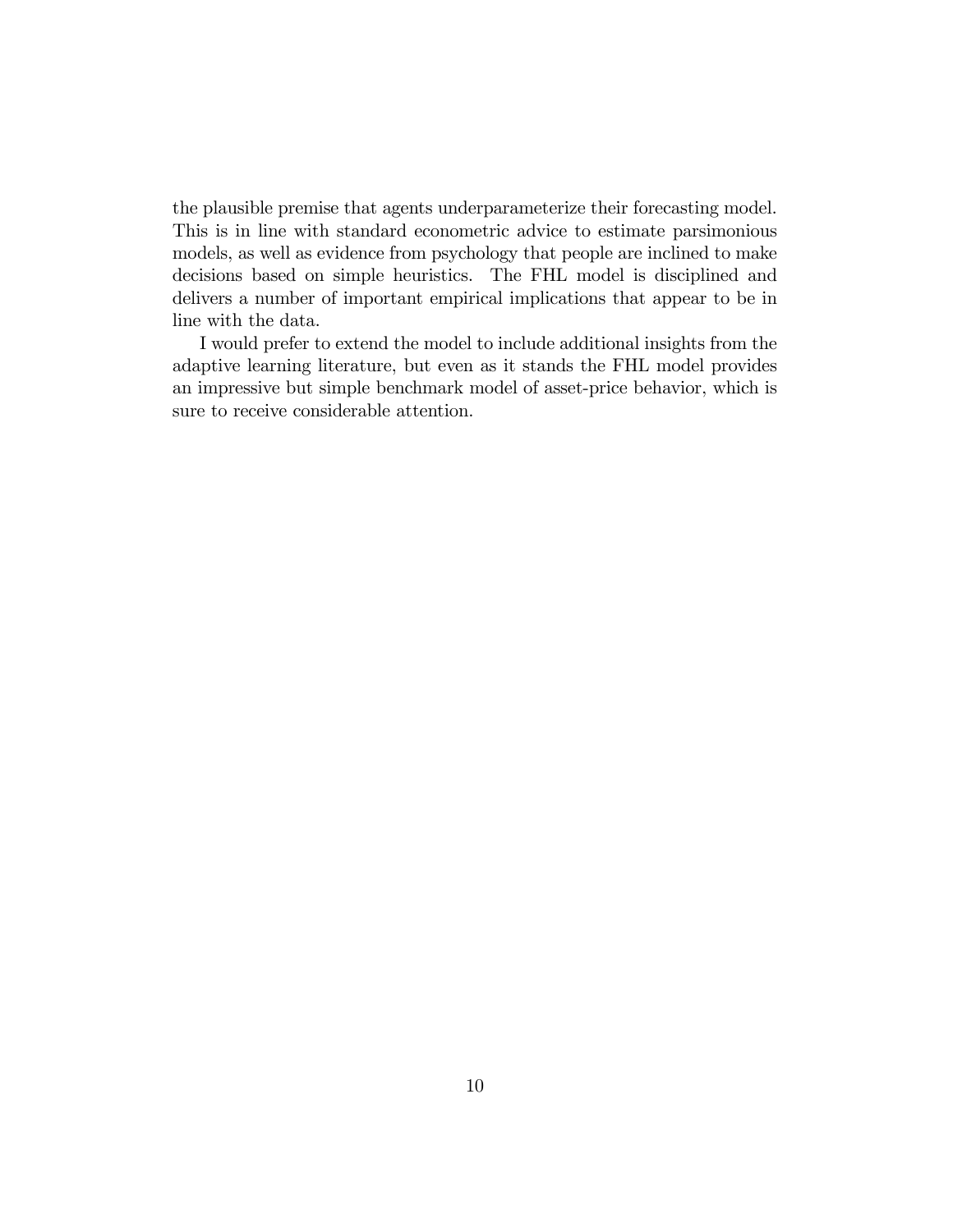### References

- [1] Adam, Klaus, Albert Marcet, and Juan Pablo Nicolini (2010), "Learning and Stock Market Volatility," Working Paper.
- [2] Branch, William A. and George W. Evans  $(2007)$ , "Model Uncertainty and Endogenous Volatility," Review of Economic Dynamics, 10, 207-237.
- [3] Branch, William A. and George W. Evans (2011), "Learning about Risk and Returns: a simple model of bubbles and crashes," American Economic Journal: Macroeconomics, 3, 159-191.
- [4] Brock, William A. and Cars H. Hommes (1998), "Heterogenous Beliefs and Routes to Chaos in a Simple Asset Pricing Model," Journal of Economic Dynamics and Control, 22, 1235-1274.
- [5] Campbell, John Y. and N. Gregory Mankiw (1987), Quarterly Journal of Economics, 102, 857-880.
- [6] Cogley, Timothy and Thomas J. Sargent (2005), "The Conquest of US Inflation: Learning and Robustness to Model Uncertainty," Review of Economic Dynamics,  $8, 528-63$ .
- [7] Eusepi, Stefano and Bruce Preston (2011), "Expectations, Learning and Business Cycle Fluctuations," American Economic Review, forthcoming.
- [8] Evans, George W. (1989), "Output and Unemployment Dynamics in the United States: 1950-1985," Journal of Applied Econometrics, 4, 213-237.
- [9] Evans, George W., and Seppo Honkapohja (2001), Learning and Expectations in Macroeconomics, Princeton University Press, Princeton, NJ.
- $[10]$  Evans, George W., and Seppo Honkapohja  $(2009)$ , "Learning and Macroeconomics" Annual Review of Economics, 1, 421-451.
- [11] Evans, George W., and Seppo Honkapohja  $(2011)$ , "Learning as a Rational Foundation for Macroeconomics and Finance," working paper.
- [12] Evans, George W., and Honkapohja, Seppo and Kaushik Mitra (2009), "Anticipated Fiscal Policy and Learning," Journal of Monetary Economics, 56, 930-953.